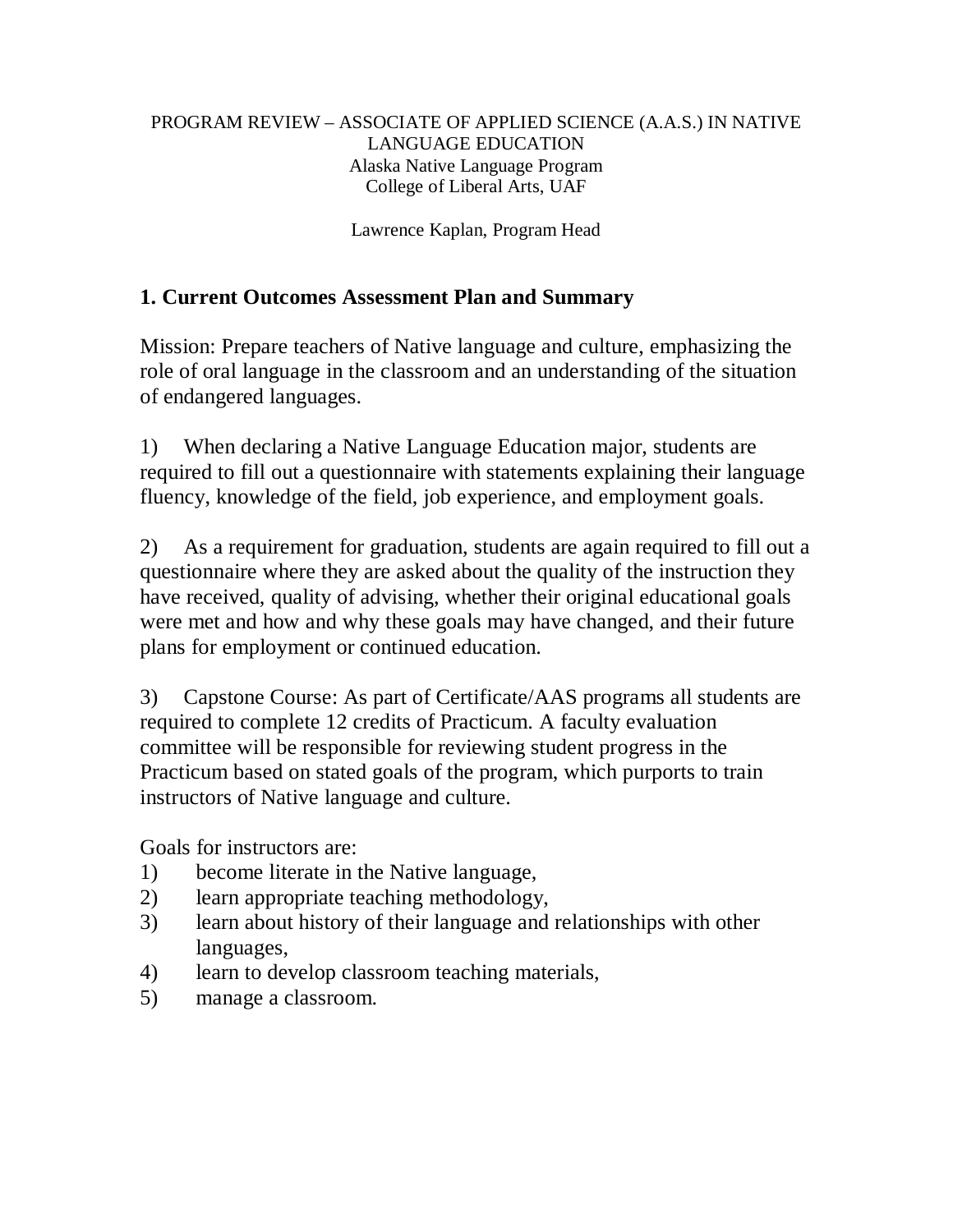## **NATIVE LANGUAGE EDUCATION PROGRAM EXIT SURVEY FOR GRADUATES Alaska Native Language Program, UAF**

## **A. Academic Program**

1. You completed course work in Practicum, language teaching/curriculum, linguistics, and literacy. Please rank each of these areas in order of importance/relevance to you as a teacher. Indicate whether you believe sufficient time was spent in each area.

| <b>Kanking:</b>      | Amount of time spent:             |                     |             |  |
|----------------------|-----------------------------------|---------------------|-------------|--|
| Practicum:           | Too much                          | $\Delta$ bout right | _Too little |  |
| Linguistics:         | $\overline{\phantom{a}}$ Too much | $\_$ About right    | _Too little |  |
| Teaching/Curriculum: | Too much                          | _About right        | Too little  |  |
| Literacy:            | Too much                          | _About right        | Too little  |  |

| <b>Ranking:</b> | Amount of time spent: |
|-----------------|-----------------------|
|-----------------|-----------------------|

2. Were you satisfied with the quality of instruction you received? (1=never,

5=always)

3. Did you receive adequate attention and guidance from your advisor? (1=never,

5=always)

**4.** What changes do you think should be made to improve the quality of advising and/or teaching?

### **B. Relation to job performance and goals**

- 1. Are you currently teaching an Alaska Native Language?
- 2. To what degree has this program helped you develop as a language teacher?

(1=none, 5=very much)

3. What part of the program do you feel was **most** beneficial to you as a teacher and why?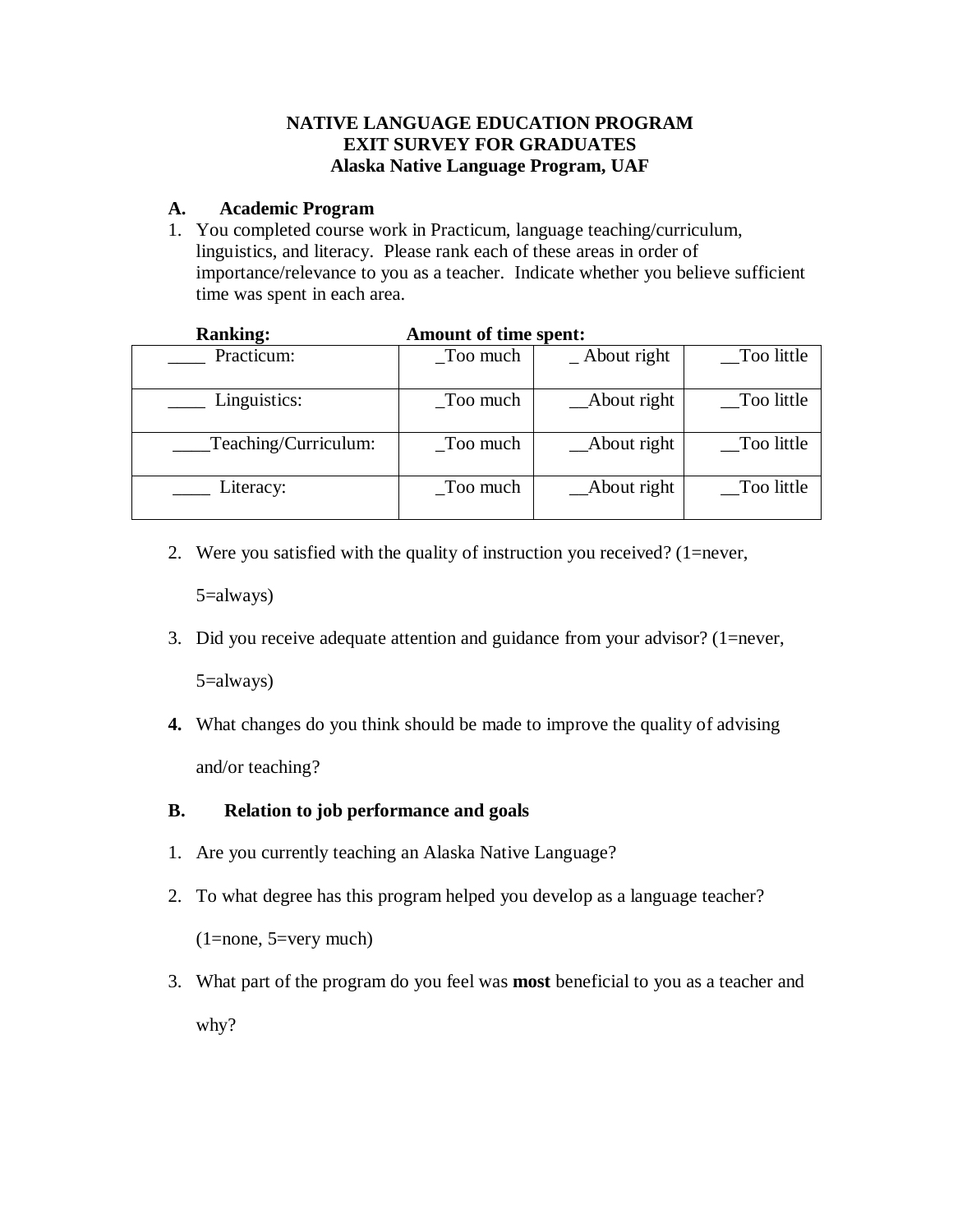**4.** What part of the program do you feel was **least** beneficial to you as a teacher and why?

#### **C. Fluency**

- 1. Are you fluent in an Alaska Native language?
- 2. Were you fluent in an Alaska Native Language when you started this program?
- 3. If you were not fluent when you started, has your fluency increased since then?
- 4. To what degree do you feel this program has helped you improve your fluency?  $(1=not at all, 5=very much)$

-------------------------------------------------------------------

#### **2. ASSESSMENT**

In the past five years, FY 06-10, 4 students have completed the Certificate in Native Language Education and 5 have completed the AAS, according to PAIR data. There are currently 4 majors in each program, working toward completion. Major counts are not always entirely revealing with these programs, since some students do not declare the major until they are ready to graduate.

Students who earn these degrees are mostly fully employed as teacher's aides in rural school districts, teaching Native language. When they complete the program, they are sometimes able to secure a raise and a higher position, within their district. One rural district accepts the Certificate and uses it as the basis for nomination of the student for special state teacher certification with the Alaska Department of Education. This Type M certification can be obtained with less than a B.A. degree upon nomination by the school district. Thus, motivation is strong for students to complete the Certificate, particularly in the Kotzebue region, where students work through Chukchi Campus. Students in other regions can negotiate with their school districts for a pay raise.

Gathering of information from students can be difficult since program students are exclusively at UAF rural sites and at Yukon College in Canada and do not always respond to requests. We have begun to contact the director of the Yukon Native Language Center to see if he is able to get responses from his students. In the past we have also conducted telephone interviews with students.

Graduates were surveyed in 2007, and there was a period following where there was only one graduate. We are awaiting responses from our FY 10 graduates from the Yukon Territory.

Students express satisfaction with the program courses and appreciate the Practicum classes and the personal attention given by instructors. (We note that one of the most devoted and effective instructors died unexpectedly in 2008, leaving Chukchi Campus without its main proponent of this program. ANLP has been trying to assist Chukchi in finding a replacement for this person. There is no one who is capable of replacing Ruth Sampson, and the only possibility is to find several people to replace her in various areas. This loss has been a blow to the Inupiaq program in Northwest Arctic.)

Students surveyed request more course content on language teaching methods, materials production, student evaluation.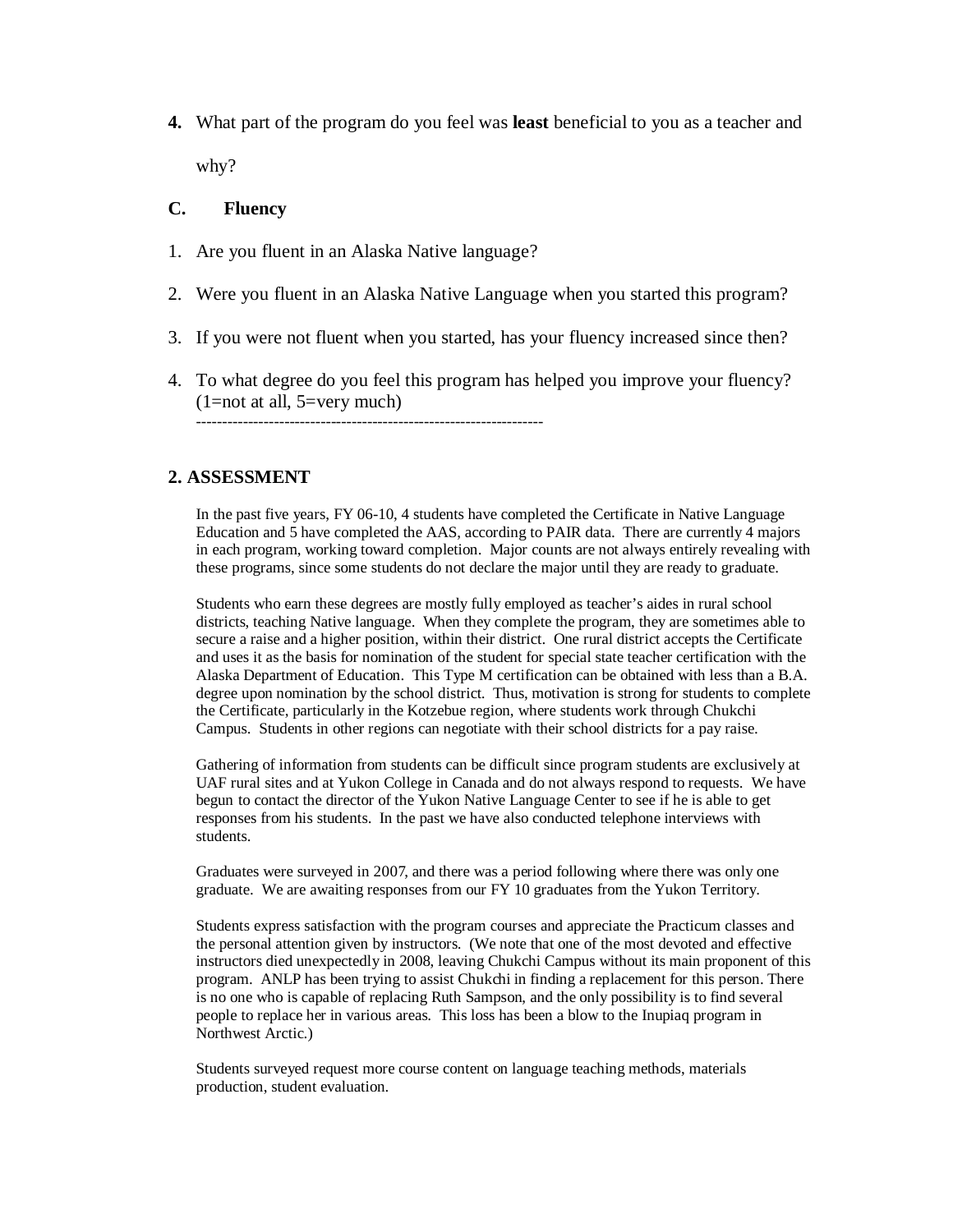#### **3. PROGRAMMATIC REVISIONS BASED ON ASSESSMENT**

Of the improvements students would like to see in the program, some are clearly more feasible than others. There is already a class in Teaching Methods for Alaska Native Languages – ANL 287 and another on Curriculum and Materials Development for Alaska Native Languages – ANL 288. We do not think it would be possible to add more courses to the degree, and this is not what is needed. Our major improvement has been to offer ANL 287 in a new format. With a distance delivery grant from UA Statewide, we were able to employ UAF assistant professor Sabine Siekmann to teach a distance class to students from Northwest Alaska. Siekmann is a specialist in second language teaching, and students met in Fairbanks for three days in January, 2010 to begin the class. The class continued throughout Spring semester by audioconference, and the instructor traveled once to Kotzebue in April, where she offered language teaching demonstrations. A short course will be offered in January, 2011 at the Northwest Campus in Nome. Students reacted positively to the ANL 287 class and received some of the most useful language teaching methods of the whole program. We would like to continue to hire Siekmann, but demands on her time are great and funding is not always available.